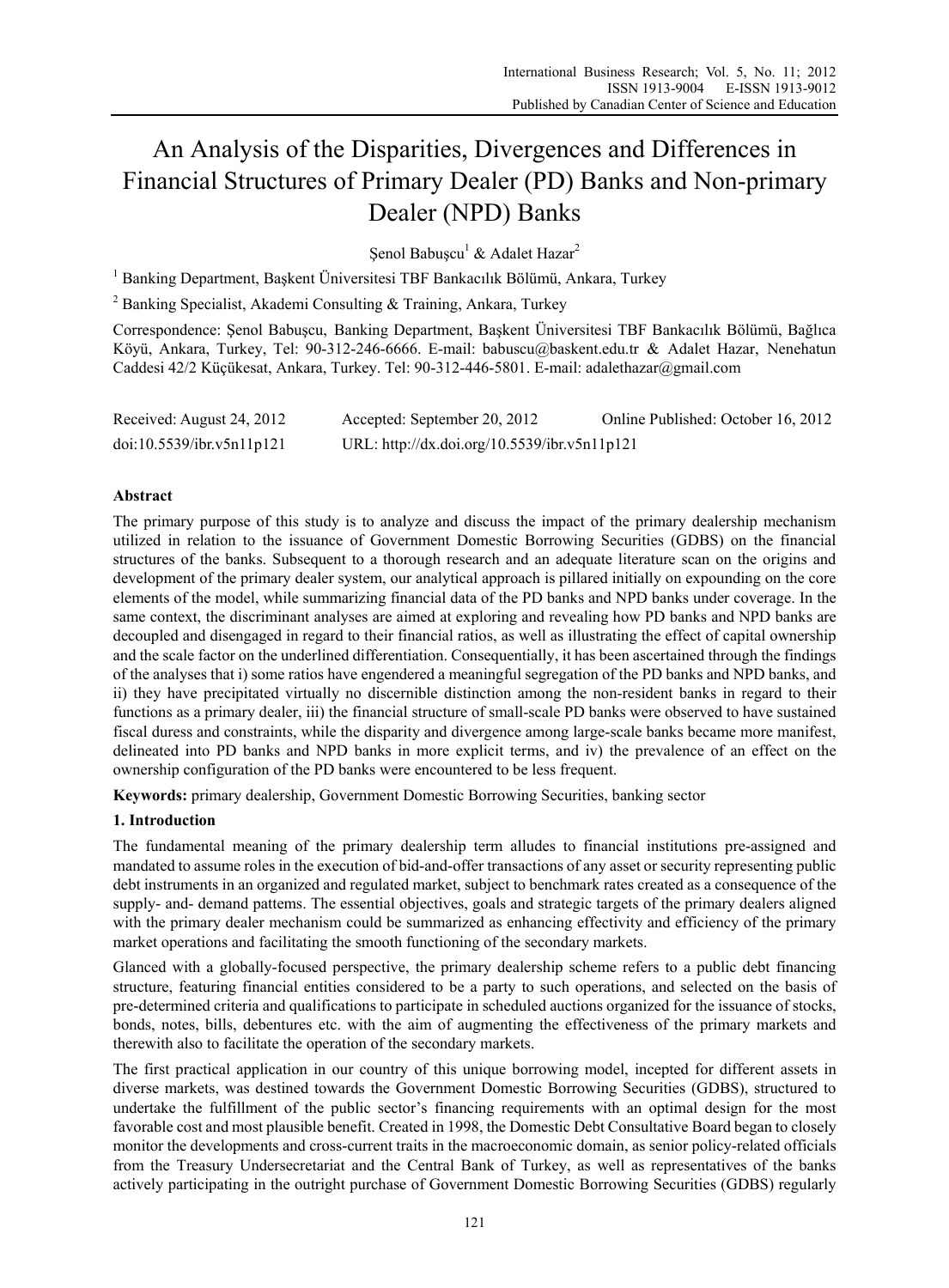joined the Board's deliberations. By inference, it is evident that the Board acted as a *de facto* progenitor of the concept of primary dealership system. As a matter of fact, banks such as Türkiye İş Bankası and Akbank which partook nascent roles in the works of the Domestic Debt Consultative Board during that evolutionary episode, are poised today as primary dealers (Demir, 2004).

Congruent with its universal essence and aims, the primary dealer system began to operate in our country in its entirety since 2003, with the Treasury Undersecretariat constituting one party of the transactions and a specific number of banks designated and mandated as primary dealers positioned as the counter-party. The Treasury Undersecretariat determines and publicizes the selection criteria, pre-requisites and principles for the banks to be assigned as primary dealers, as banks fulfilling such qualifications and enthusiastic to act as primary dealers prevail in their activities and market operations solely within the framework of the rights and privileges appertaining unto their assignments as per to a contract.

In this manner, specific banks are assigned and mandated as primary dealers to enhance and amplify the liquidity of both the primary and secondary markets, and only these banking institutions are allowed to participate in the Treasury auctions. Through this system, emphasis is placed on broadening and further advancing the primary dealership mechanism – strategic objectives concocted to enlarge the liquidity of the GDBS on the secondary market, and therewith deepening the liquidity aspect of the over-all secondary market operations.

Doubtless to mention, the development and sophistication of the secondary market would invariably facilitate the borrowing and debt finance tasks of the Treasury, granting it an operational flexibility. As a by-product of this system, the issuance and transaction volumes pertaining to the GDBS are expanded through intensified purchase-and-sale deals. In the financial structures of the local and non-resident PD banks, classified and permitted to operate in the primary dealership system as described above, it has been observed that the financial constructs of the NPD banks displayed a composition that differed substantially from the other banks.

Hence, the objective of this study is to compare the financial values and components of the primary dealer banks and the non-primary dealer banks, and put forth, with circumstantial statistical evidence and justification, findings on how operations as a primary dealer might eventually influence the financial structure of the banks concerned.

# **2. Literature Review**

Principal functions of the primary dealership mechanism were studied and ascertained extensively on the basis of the data-set compiled by Samita Sareen (2011), and composed of securities belonging to the Canadian government. Fundamentally, the paper argues that such a system ensures the sustainability of the regular, smooth and prudent operation of markets where debt securities issued by the state are traded. In contrast, however, there is an unambiguous mention of the effect that the primary dealership system defaults during times of crises, instigating and unleashing detrimental consequences particularly for the primary dealer banks. In several countries, it is vividly asserted, the primary dealership system effectuates the termination of the primary dealer bank's activities (as observed direly in the case of Lehman Brothers).

Another research performed by Vladimir Sokolov (2011) focuses specifically on the factors that influence the bond rates. In this respect, Sokolov's work employed the Fed data embodying the 2001-2008 period and attempts to depict the primary dealers active in that term as forecasters possessing key determinant functions in the term repo yields by measuring the net investments of the primary dealers in the repo market during the covered time-frame. The study adopted the expectation hypothesis, while the accuracy of the hypothesis put forward was tested by different variables such as the Cochrane-Piazzesi factor.

Another research paper released by Marco Arnone and Piero Ugolini (2005) exhibits the findings and results of this application in countries where the primary dealership was implemented, as of 2001. The underlying motivation for the study was to establish whether primary dealership makes a noticeable contribution to the development of the financial system in a chosen country. The study reached the conclusion that this system contributed significantly to the effectivity and sophistication of the primary and secondary markets in connection with the public debt instruments. To a great extent, recommendations for adoption of the system are frequent for the countries covered under the research.

Aydın (2005) scrutinized the purposes and benefits of the primary dealership system. His research incorporates observations on several countries, including Turkey, as case studies for gauging the implementation aspect of the primary dealer system. A comparison is made by creating a performance index, derived from data linked to the banks and the sector, and used as a benchmark, concluding that the primary dealership system makes considerable contributions both to the financial markets and the economy, as a whole. Nevertheless, the assessments section boldly underlines the fact that the GDBS markets are still shallow and exude the image of remoteness from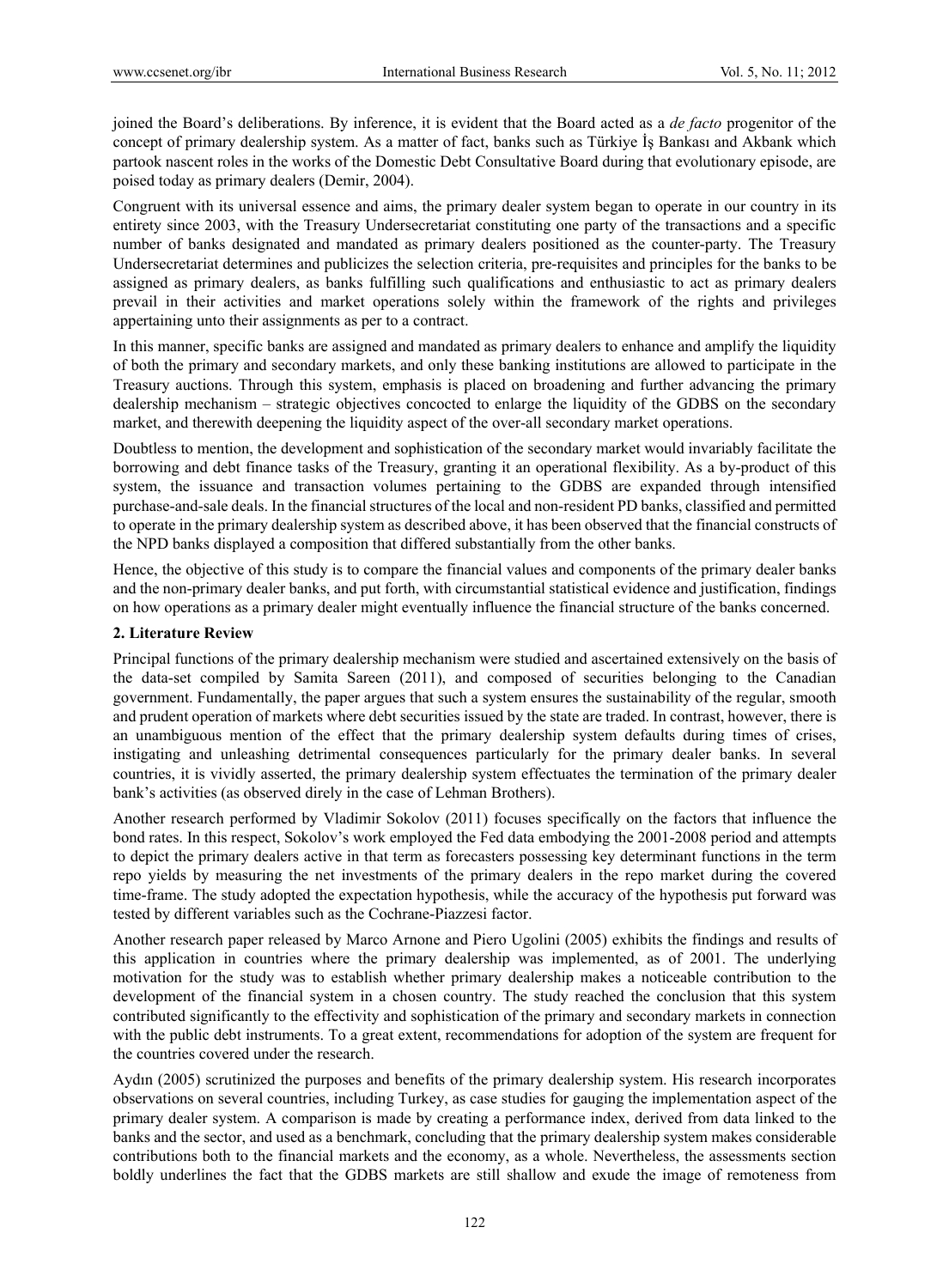adequate liquidity, and as such are fraught with a plethora of risks in respect of the primary dealers and concludes by putting forth some recommendations to resolve the predicament.

Yılmaz (2005), on the other hand, focuses poignantly on the transformations transpiring in the balance-sheets and income statements of the primary dealer banks, analyzing profoundly the stock of GDBS retained by the primary dealer banks and the progress in the pattern of interest income earned on the securities, entered under the over-all "interest income" column. The study underscores the gross benefit the system provides to the Treasury Undersecretariat, and emphasizes the importance and necessity for the banks, brokerage houses, investment trusts and unit funds, insurance and pension-retirement funds and investment banks to participate in this market and elevate their market shares.

Wolfgang Breuer (1999) touches predominantly on the intervention methods of the government in the primary and secondary markets with the purpose of maximizing its revenues in bond issues. In the same context, there is a clear reference to primary dealership architecture as a vehicle to optimize the success of debt auctions. Primary dealership is identified as one of the means of intrusion. The paper concludes that a primary dealership system created with the participation of a limited number of authorized dealers would provide benefit and prove advantageous only in situations and market circumstances under restrained competitive environment among heterogeneous primary dealers. Moreover, the study stipulates that price interventions attempted by the state would never pose an alternative to the primary dealer system. Finally, it is purported that since the primary dealer bank is entitled to innumerous privileges, it would be irrelevant and unwarranted for the public entity to pay an undue price.

# **3. Primary Dealer System and Turkey**

Under the "Stand-by" Agreement concluded with the IMF at the end of 1999 and implemented immediately thereafter, the complementary program conceived to combat inflation and the correlated economic re-structuring steps, the primary dealership system was identified as a structural benchmark and performance criterion, envisaged to foster the liquidity of the Government Domestic Borrowing Securities, reduce and minimize the borrowing cost of the state, considered within the scope of the government's public debt management pursuits. Subsequently, primary dealers were determined at the end of April of 2000, as the system was initiated by the Treasury Undersecretariat on May 8, 2000 (Aydın, 2005). At the outset, the primary dealership system hosted 19 banks (See Appendix 1a), while the operational terms of the banks selected for the May 1, 2000-April 30, 2001 period were deemed to be valid and effective for one year (Aydın, 2005).

During the initial implementation phase of the system, the banks applying to qualify for designation to possess the primary dealer status were required to fulfill criteria, considered for evaluation congruent with eligibility; Capital adequacy ratio must be minimum 8% (Note 1). "Foreign Currency Net General Position / Capital Base" standard ratio must be (+,-) maximum 20% (Note 2, 3). Aggregate total of the equity resources must be minimum TL10 trillion, excluding the retained profit and revaluation differentials. "Non-Performing Receivables (Net) / Stockholders' Equity (excluding retained profit)" ratio must be maximum 25%. "Non-Performing Receivables (Gross) / Loans" ratio must be maximum 10%. Quarterly total turnover volume of the purchase-and-sale transactions of GDBS in the secondary market must be in excess of TL100 trillion (Note 4, 5). Quarterly total turnover volume of the purchases of the GDBS in the primary market must be in excess of TL40 trillion (Note 6).

In addition to the synchronized functions in the primary and secondary markets, along with sizeable turnovers accomplished in the repurchase agreement-reverse repo transactions, outright purchase-and-sale deals, and participation in the ISE's Bonds and Bills Market, as well as maintaining a sound and adequate administrative structure were other supportive and complementary factors that were taken into consideration during the evaluation process of the applicant banks for designation as primary dealers (Aydın, 2005).

As publicized in the Central Bank of Turkey's Press Release, dated September 3, 2002 and numbered 2002-73, "… the primary dealership system was initiated by the Undersecretariat of Treasury in May 2000 with the aim of achieving effectiveness in public debt management, attaining stability in public borrowing, deepening the secondary markets for Government Domestic Borrowing Securities and improving the financial system. However, this program had to be abandoned *de facto* due to the crisis that broke out in November 2000, and *de jure* with the expiration of contracts made with the primary dealer banks in May 2001. In 2001, the Treasury launched another study in order to reactivate the primary dealer system and determined its guiding principles. Finally, the primary dealer system was reintroduced on September 2, 2002."

In the same announcement, there was a special stress placed on the necessity for a deepening of the financial markets in order for the monetary and fiscal policies to be effective, adding that there was no skepticism that the primary dealership system will contribute substantially to the further deepening of the financial markets.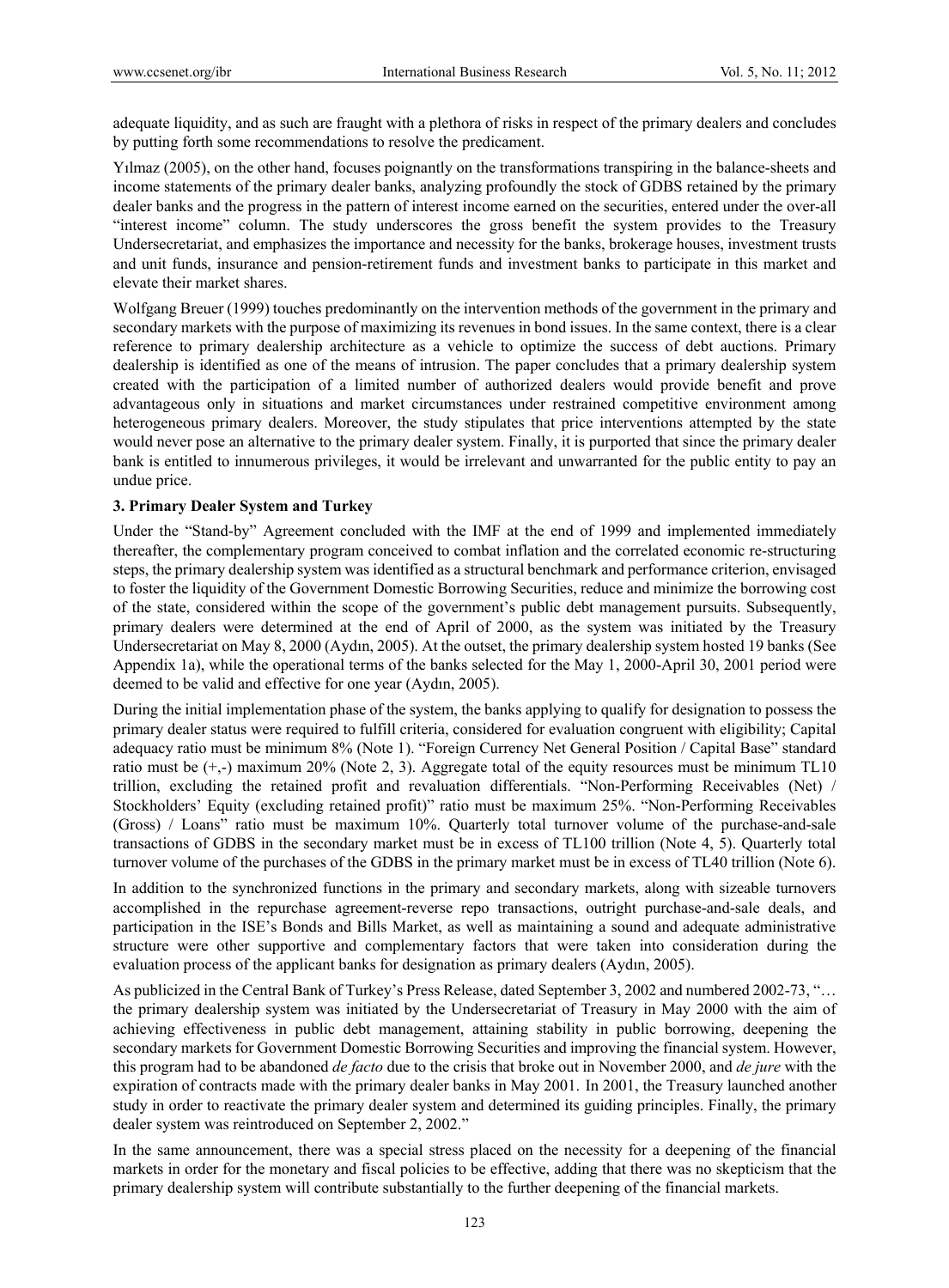Regularly disclosing the selection criteria for the financial institutions to be eligible and qualified for performing as primary dealers, the Treasury Undersecretariat circulated a Press Release on December 16, 2011, concerning the Adequacy Criteria for primary dealers in 2012as follows (Note 7): (1) In order for a candidate bank to be assigned and mandated to operate as a primary dealer, its latest financial tables and statements, to be externally audited and submitted to the Banking Regulatory and Supervision Agency, must incorporate the following; equity Capital Adequacy Standard Ratio must be minimum 12%, total liquidity adequacy ratio pertaining to the second maturity slice must be minimum 100% (Note 8). (2) In the last preceding 12-month period, aggregate of purchases in GDBS issues in the primary market must be minimum TL0,9 billion, and aggregate of transactions conducted in the secondary market must be minimum TL4,6 billion (Note 9).

The primary dealer system is divided into four periods, encompassing quarterly terms of January-March, April-June, July-September and October-December. Banks enthusiastic to take part in the primary dealership system are obliged to apply to the Treasury Undersecretariat in written one month, at the latest, prior to the commencement of each period. The Treasury Undersecretariat appraises the applicants on the basis of the pre-determined criteria for eligibility and specifies the primary dealers and, provided that the assignees are final, it shares the information with the general public.

In the Contract that the Treasury Undersecretariat concludes and countersigns regularly with the assigned and mandated primary dealers, the liabilities, obligations and responsibilities of the contractual parties are enumerated, as the foremost and important sections in that realm are provided here-below (Note 10):

Privileges of the Primary Dealer: the primary dealer is exempt from the collateral requirement for participation in auctions. The primary dealer has the right to submit non-competitive bids before the auctions (Note 11). The primary dealer has the right to submit option bids after an auction until 14:00 p.m. on the issue date, effective from the disclosure of the results of the auction. The Treasury Undersecretariat conducts cash operations in the money markets with primary dealer banks. The primary dealers have the exclusive right to participate in the "TAP" sales (Note 12). The primary dealer has the exclusive right to serve as an intermediary in "public offerings" of GDBS. The primary dealer has the exclusive right to participate in Buy-back and Switching auctions. The primary dealers have the right to participate in the Primary Dealership Consultative Board with two representatives (Note 13). The primary dealers may act as a Party in GDBS borrowing and lending transactions in the GDBS Lending Market, established within the realm of the Central Bank of Turkey.

Liabilities of the Primary Dealer: the liabilities of the primary dealer covering the transactions conducted on the primary market is the purchase of at least the amount obtained by dividing the sum produced through multiplication by 0.6 of the minimum net total for each quarterly period of the GDBS programmed to be issued or already issued by the Undersecretariat with the number of primary dealers operating in the market. Again to be applicable to the primary market transactions, the primary dealers are obliged to purchase at least the amount obtained by dividing the sum produced through multiplication by 0.36 of the minimum net total this time for monthly terms of the GDBS programmed to be issued or already issued by the Undersecretariat with the number of primary dealers operating in the market. The primary dealers are liable to ensure and enhance the liquidity of the GDBS in the secondary market. In this framework, and to achieve this objective, the primary dealers are compelled on every trading day to quote bid and offer prices continuously for benchmark securities transacted on the Istanbul Stock Exchange's (ISE) Bonds and Bills Market for a period of minimum three months. The primary dealers shall in no way whatsoever act in a manner and conduct that will distort the competitive environment in the primary market.

In addition to the rights, privileges and liabilities of the primary dealer, liabilities for the Treasury Undersecretariat were also specified. For example: the Treasury Undersecretariat shall consult the primary dealers and engage in the exchange of views and opinions with the primary dealers on issues of borrowing policy and new borrowing instruments.

Furthermore, the Treasury Undersecretariat shall regularly inform the Primary Dealership Consultative Board on budget performance, financing program, borrowing strategies and also in matters relating to macroeconomic topics and developments. By virtue of that practice, the primary dealers will be kept informed and advised on important and significant issues, encompassing the current market conditions as well as the forward-looking strategies that will be pursued by the policy-designers.

In case the primary dealers breach and default on abiding by and complying with the provisions and terms of the Contract, the Treasury Undersecretariat may resort to an outright cancellation, revocation and annulment of the Contract if the Treasury Undersecretariat serves notice on such default and such default is not modified or alleviated by the primary dealer in due course of time. On the other hand, the Central Bank of Turkey also sets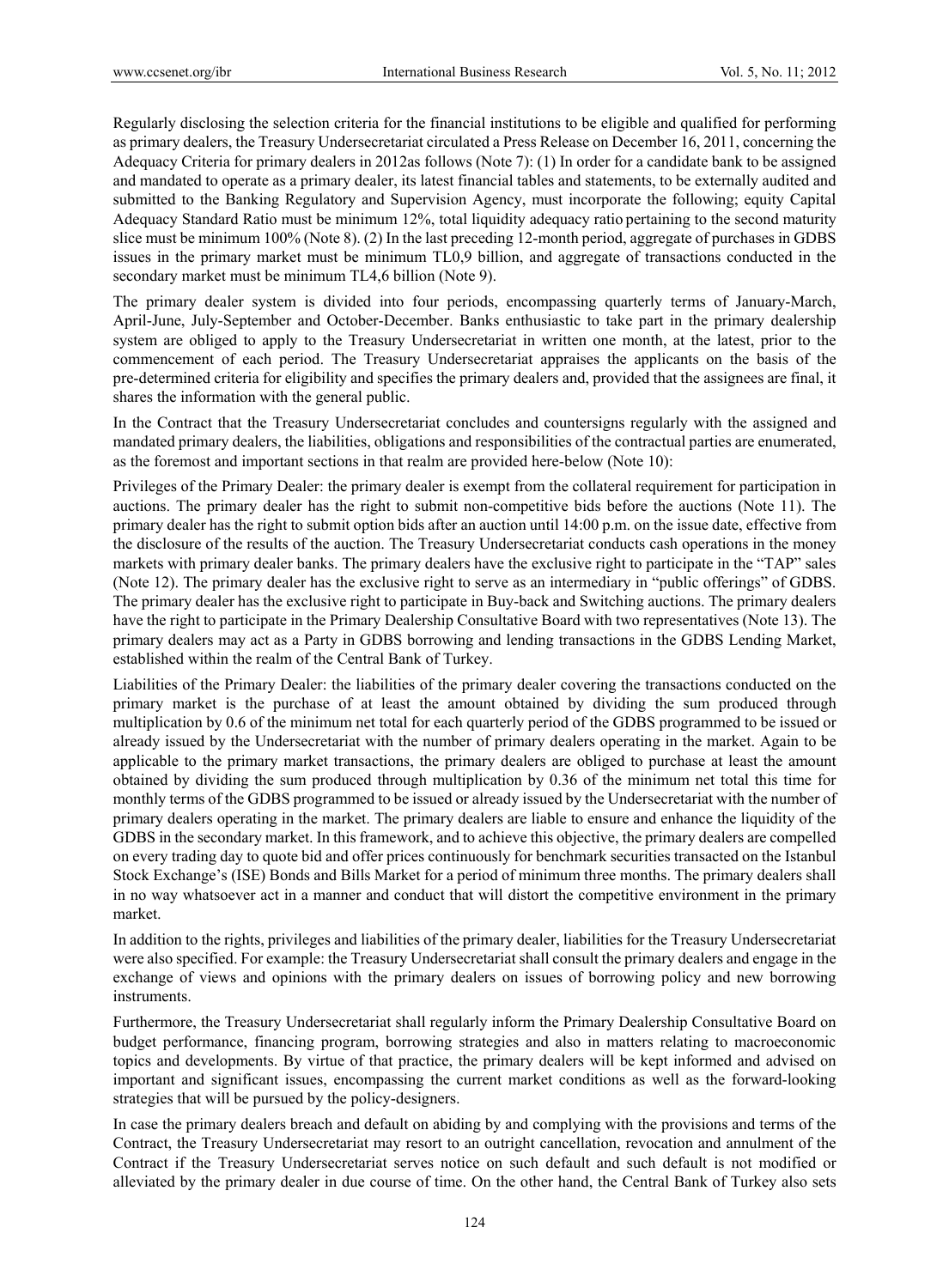different interest rates applicable to the primary dealer banks within the scope of its open market operations. The applicable interest rate that will be implemented by the primary dealer banks in their repurchase-agreement transactions may emerge below the lending interest rate proclaimed by the Central Bank of Turkey (Koçyiğit, 2009). As a matter of fact, as disclosed by the Central Bank of Turkey relating to the proceedings incorporated into the Monetary Policy Council Resolution, numbered 2012-29, and dated April 18, 2012, the lending interest rate emerged at 11.5 percent, while the borrowing facility rate allowed for the primary dealer banks in their repurchase-agreement transactions within the framework of open market transactions was fixed as 11%.

#### **4. Effects Analysis of Primary Dealer Functions on Banks' Financial Tables**

#### *4.1 Model*

Multi-variate discriminant analyses attempt to forecast one (or more than one) linear correlation that illustrate how groups of more than one differ and diverge through the aid of statistically meaningful variables (Rencher, 1995). The specified relationship(s) are as follows:

$$
Z = a_1 X_1 + a_2 X_2 + a_3 X_3 + \dots + a_p X_p
$$
 (1)

Here, *Z* denotes the discriminant value, *Xi* the i-variable and the *ai* the i-variable and the concerned coefficient. The coefficients of the above linear relationship could be obtained only through the elevation of the inter-group standard distance to its maximum value (Flury & Riedwyl, 1990). The standard distance could be defined as follows for the two groups:

$$
D^{2} = \frac{\left[a'(\bar{y}_{group1} - \bar{y}_{group2})\right]^{2}}{a'S_{PL} a}
$$
\n(2)

Here, D<sup>2</sup> depicts the square of the standard distance,  $\bar{y}_k$  the average vectors of the k group variables, a' the coefficient vector of the above linear correlation, and  $S_{FL}$  the weighted common covariance matrix of the groups. The coefficients vector of the linear correlation that raises the above standard distance (2) to its highest value emerges as *a,* while the standard distance could attain its highest value if and when it is calculated in the manner as provided below (Rencher, 1995):

$$
a = S_{PL}^{-1} \left( \bar{y}_{group1} - \bar{y}_{group2} \right) \tag{3}
$$

Here,  $S^I_{PL}$  is the inverse of the common covariance matrix.

The zero hypothesis purporting that the averages of group variables are equal to each other are tested by means of the Wilks'  $\Lambda$  statistics, or through the  $\chi^2$  (Khi-square) statistics, which, in contrast to the previous approach, could be calculated with relative ease. On the other hand, whether each of the variables generally accepted and perceived as differentiating the groups are redundant from a statistical perspective may be subjected to a test with the following partial F-statistics (Srivastava & Carter, 1983):

$$
F = (\nu - p + 1) \frac{T_p^2 - T_{p-1}^2}{\nu + T_{p-1}^2} \tag{4}
$$

Here,  $T_p^2$  *Hotelling* is  $T^2$ -statistics, as its degree of resilience is sd = v-p+1. Also, the  $T_p^2$  is a statistics that includes the p-quantity variable, and the  $T_{p-1}^2$  is a statistics that excludes the variable subjected to the test. *Hotelling*  $T^2$ statistics is as follows:

$$
T^{2} = \frac{n_{group1} n_{group2}}{n_{group1} + n_{group2}} (y_{group1} - y_{group2}) S_{PL}^{-1} (y_{group1} - y_{group2})
$$
 (5)

Here, *n* portrays the number of observations. Other variables conform to the descriptions offered above. The SPSS statistics program was employed in the solution of the discriminants, while the production of some charts such as the histogram drawings and complementary calculations were duly fulfilled by the authors.

#### *4.2 Pertinent Data*

Expedient with the ultimate purpose, the data-base of the research was compiled from facts and figures derived from nine annual reports issued by the Turkish Banks Association as well as data produced from the externally audited financial statements, covering fiscal years of 2003 through 2011 for a group of 11 primary dealer (PD) deposit-taking banks and the other group comprised of 10 non-primary dealer banks (Note 14). Banks belonging to both groups are identified in the Appendix 1b and Appendix 1c. The financial indicators (ratios) tested statistically and generally accepted as instigating the differentiation of the groups are as follows: Capital Adequacy (CA),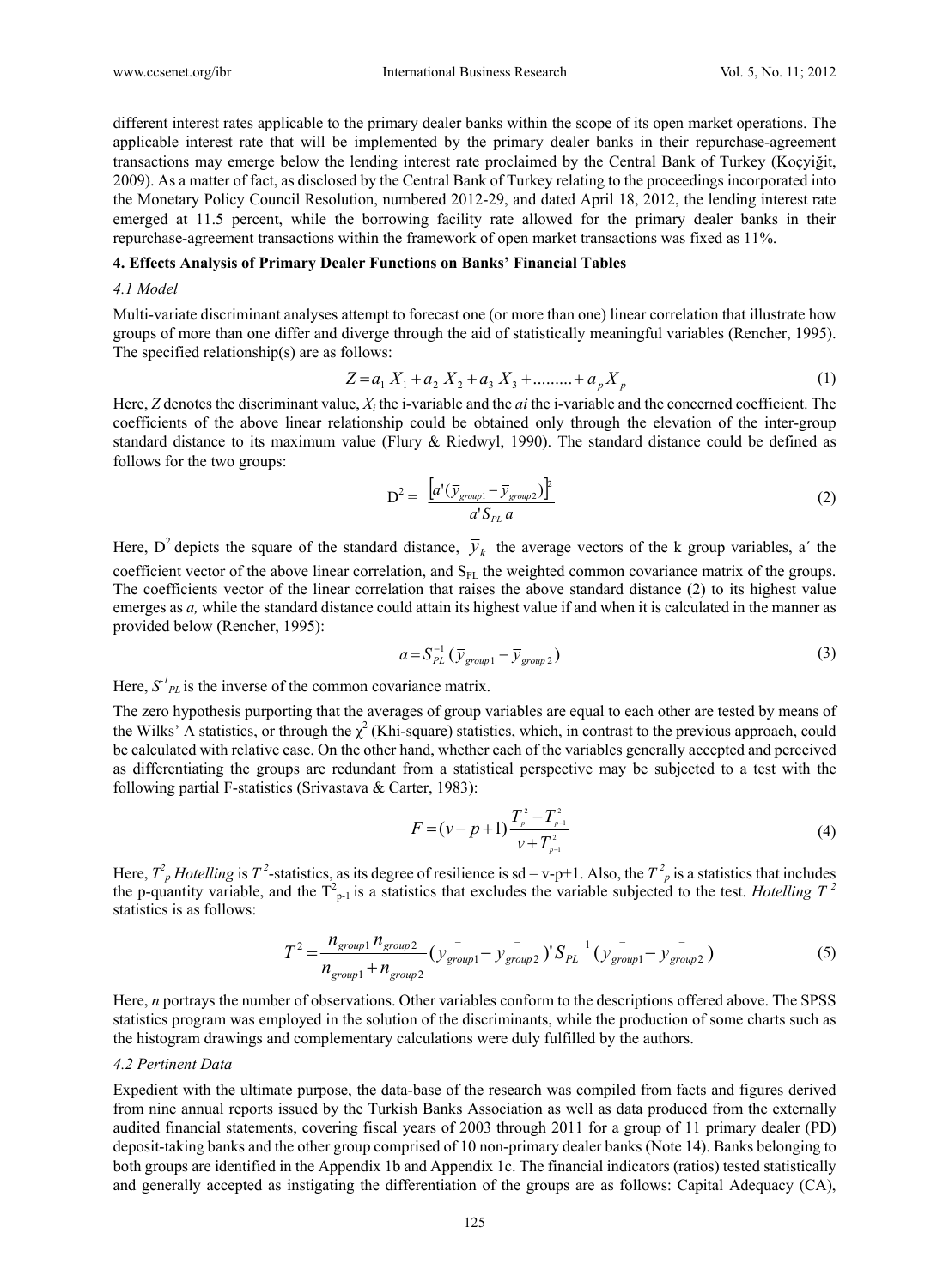Asset Quality (AQ), Liquidity (L), Profitability (P), Revenues and Expenditures (RE), Operational Ratios (OR) and Sectoral Shares (SS). For each of these, and to serve as priority indicators, pre-selected three ratios (variables) were employed for the purposes of the analysis (Note 15). According to this, the variables deemed to possess the potential of differentiating the two groups composed of the PD banks and NPD banks comprised a total of 21 financial ratios (see Appendix 2 for the list of variables). In this manner, an aggregate of 189 x  $21 = 3,969$ observations (records) were used in the analyses. The annual averages and standard deviation of the ratios employed in the analyses for the period of 2003-2011 are provided in Table 1, split into categories as the PD and NPD.

PD Banks NPD Banks Ratios Average St. Deviation Average St. Deviation CA1 20,89 14,12 21,81 11,15  $CA2^{**}$  11,93 3,09 14,54 5,56  $CA3^{**}$  7,33 3,87 9,91 4,64 P1 5,32 6,93 4,92 4,73  $AQ2^{**}$  29,62 14,62 20,75 11,99 AQ3 49,82 14,70 49,32 18,35 L1 32,93 11,06 36,60 17,44  $L2^*$  41,36 14,42 47,15 21,84 L3 38,56 17,05 37,89 22,83 PRO1<sup>\*\*</sup> 15,48 21,00 7,95 11,69  $PRO2^{**}$  1,86 1,66 0,91 2,35 PRO3 53,16 59,04 39,44 77,00 RE1\* 183,01 43,33 211,48 109,61 RE2<sup>\*\*</sup> 138,17 17,44 126,42 24,24 RE3 82,38 7,99 81,81 11,79 OR1<sup>\*\*</sup> 1,52 0,59 2,43 1,07 OR2\* 49,58 12,67 56,34 19,93 OR3 1,12 1,48 0,93 1,30  $SS1^{**}$  7,82 4,93 0,62 0,72  $SS2^{**}$  7,58 3,96 0,74 0,91  $SS3^{**}$  8,20 5,50 0,62 0,68

|  |  | Table 1. Averages and Deviations of PD Banks and NPD Banks for the Period of 2003-2011 |  |  |
|--|--|----------------------------------------------------------------------------------------|--|--|
|--|--|----------------------------------------------------------------------------------------|--|--|

Note: See Appendix 2 for the definition of the ratios (variables). According to the \* and \*\*: Wilk's Λ and F-statistics, the ratio averages between the PD banks and NPD banks show that the differences are meaningful and rather quite meaningful.

As may be inferred also from a study of the Table above, statistically meaningful and quite meaningful differences were detected in 12 processed ratios out of 21, belonging to the data of the PD banks and the NPD banks. Such differences are most manifest in the high profitability (PRO), the lower values in their operating ratios (OR) and high sector shares of the PD. It is evident that the high ratios noticeable in the sector shares are attributable to the "sound bank" criteria employed by the Treasury Undersecretariat in selecting the PD banks. Within this framework, the fact that essentially public banks possessing large-scale sector shares were chosen as PD banks is self-explanatory for the discrepancy. However, an interesting aspect at this point is whether the market shares of the PD banks (total assets, total credits and receivables and shares in the total deposits) have increased in due course of time. To cite an example, the share of 10 PD banks in the total deposit base climbed to 7.2% in 2011, from a figure of 5.7% registered in 2003, while the portion of 11 PD banks increased to 92%, from 88% during the same corresponding years. The other defined shares followed more or less similar trends. At this juncture, it is worthwhile to point to two disadvantageous and undesirable situations considered as important for the discriminant analyses. First and foremost is the fact that the correlation coefficients among the 21 financial ratios handled in the analyses display multicollinearity and the second item involves the fact that the sector shares are too high for the PD banks. In the preliminary examination conducted on the simple correlation coefficients matrix, the highest correlation coefficients were observed only in the Liquidity (L1, L2 and L3) and Profitability (PRO1 and PRO2) definitions, while the simple correlation coefficients among the remaining ratios were found to range at very low levels. In the discriminant solutions, solely the L3 defined liquidity ratio passed the test among the other variables effectuating the differentiation of the groups and none of the profitability ratios has passed the test. The second impediment appears more of a serious character and significant in nature. This imbalance is bound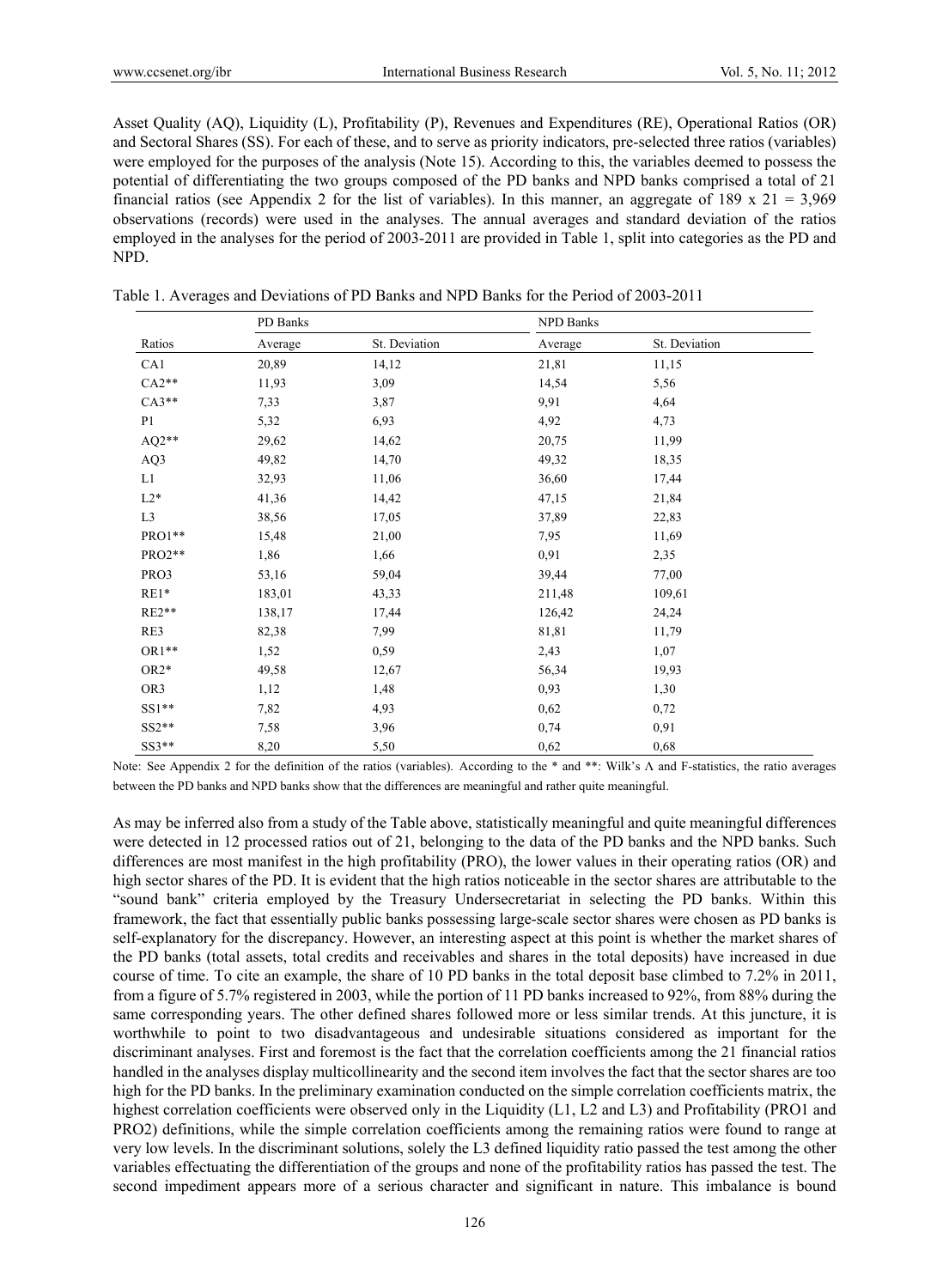naturally to cause an effect in the differentiation of the PD banks bearing a sector share of above 80% and the group of NPD banks that possess a share of 7%. For the solution of this problem, the data relating to the sector shares are excluded from the scope of the type model.

The discriminant analysis was made also a subject matter of detailed and profound multi-group analyses by furthering the differentiation of the two general groups as PDs and NPD banks one more step ahead to embody yardsticks such as bank scale (large-small) and capital ownership (local-private, non-resident and public). In this manner, endeavors were exerted to solicit answers to hypotheses concerning whether primary dealer small (large) banks and non-primary dealer banks of small (large) scale are differentiated. Moreover, the scope of tests also encompassed efforts to discover whether the PD banks are different from the NPD banks in regard to capital ownership. In the continuum of the analysis, focal point of research involved to find out whether the PD banks are differentiated among themselves in terms of size and capital ownership.

#### *4.3 Findings and Discussions*

Findings are classified in the following order and discussed accordingly: a) differentiation of the PD banks and NPD banks, b) differentiation of the small and large PD and NPD banks, c) differentiation of the PD banks and NPD banks in regard to capital ownership, and d) differentiation of solely the PD banks in terms of scale and capital ownership.

# 4.3.1 Differentiation of the PD Banks and NPD Banks

Subject to the delineations described in the data section, the first discriminant solutions were instrumental in verifying how the PD banks and NPD banks differed by taking into account their 18 key financial ratios, as the study attempts to explore and identify the set of variables and their extent in prompting this differentiation, if existent. The standard discriminant coefficients considered as meaningful and effective in the segregation of the PD banks and the NPD banks are provided here-below. The SPSS program calculated the following coefficients which are most influential in the differentiation of the PD and the NPD groups in a manner that would enable the standard distance between the two groups to reach the maximum reading. The ratios regarded as wielding effect in the differentiation of the groups are determined on the basis of their absolute values regardless of their signs. The signs, meanwhile, accentuate the direction of the effect (i.e. negative, positive). According to this outcome, the ratios that are instrumental in differentiating the PD banks and NPD banks from each other in the most effective way are lined up in the order of importance and significance as asset quality with two different definitions, an operational ratio with single definition, two different definitions of capital adequacy ratios, a single-definition liquidity ratio and two-definition operating ratios. As may be deduced from the table, the discriminant values that underscore the differentiation are positive for four ratios, and in the direction of negative for the other three ratios (OR, CA3 and OR2).

| <b>Ratios</b>                                                              | <b>Coefficients</b> |
|----------------------------------------------------------------------------|---------------------|
| <b>AO3</b> Total Credits and Receivables/Total Assets                      | 1,170               |
| <b>AK2</b> Financial Assets (Net) / Total Assets                           | 0,956               |
| <b>OR1</b> Personnel Expenditures + Severance Payments / Total Assets      | $-0.860$            |
| <b>CA3</b> (Equity Resources-Fixed Assets) / Total Assets                  | $-0.664$            |
| <b>CA2</b> Equity Resources / Total Assets                                 | 0,653               |
| <b>L3</b> FC Liquid Assets / FC Liabilities                                | 0.460               |
| <b>FR2</b> (Personnel Expenditures + Severance Payment) / Personnel Number | $-0.264$            |
| Wilks' $\Lambda$                                                           | $0.571**$           |

Table 2. Standard Discriminant Coefficients and Test Statistics

The Wilk's lambda statistics depict that the linear discriminant correlation below:

#### *Z = 1.170 AK3 + 0.956 AK2 – 0.860 FR1-0.664 SY3 + 0.653 SY2 +0.460 L3 -0.264 FR2*

It implies that vectors yielding the variables of the two groups differ meaningfully from a statistical angle. The above correlation is capable of singularly explaining 80% of the total variance.

As a histogram, the Figure 1 illustrates the frequency breakdown of the discriminant values (again in a standardized format) of the two bank groups comprising the PD and NPD banks, calculated by means of discriminant standard coefficients. The first prominently eye-catching finding in the figure is the perception that the PD and NPD banks are differentiated and disengaged from each other, albeit just a bit. In this way, the linear correlation above faultlessly classifies 82% of the PD banks as PD and 71% of the NPD banks as NPD banks.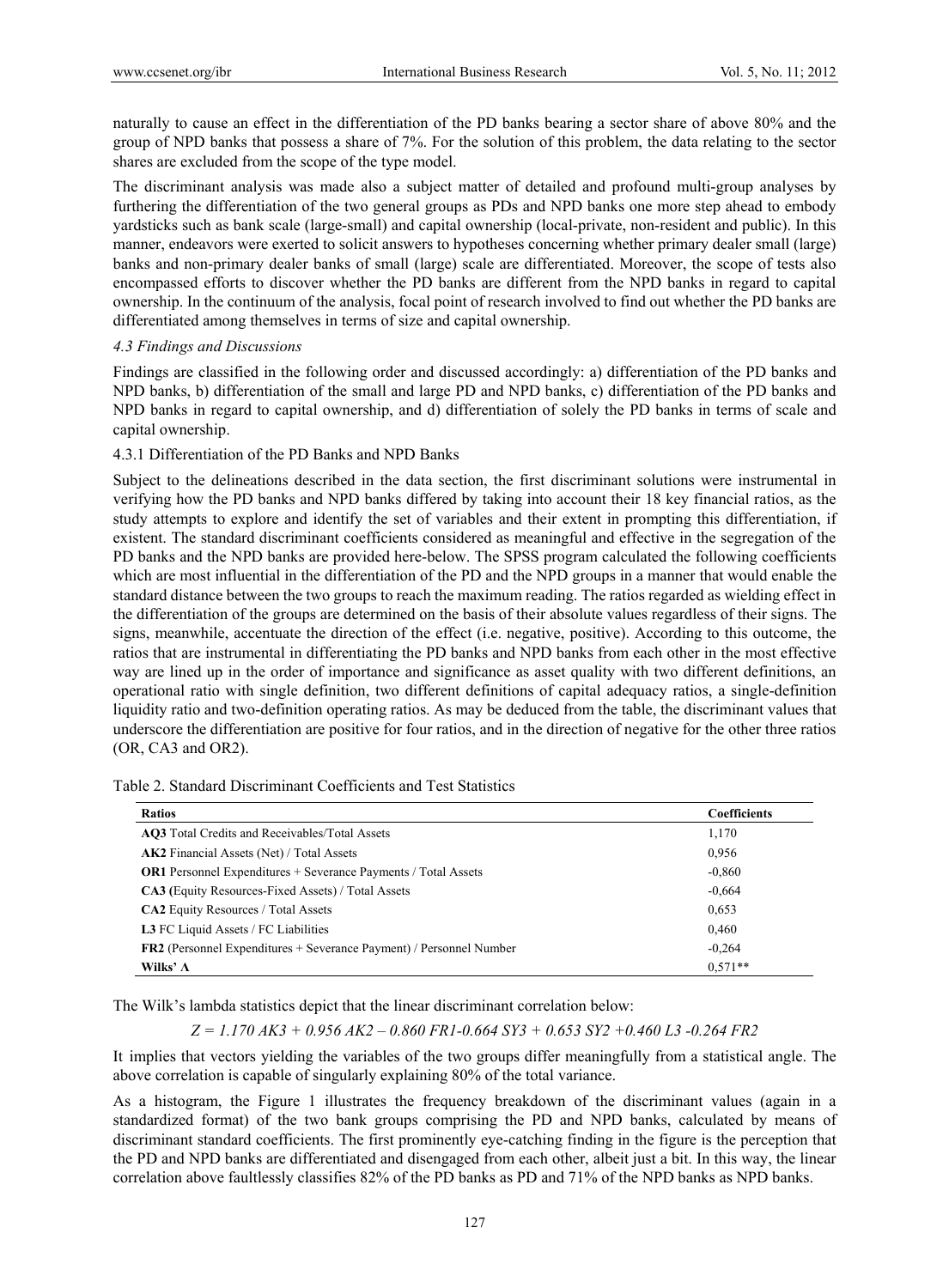

Figure 1. Discriminant Value Breakdown of PD Banks and NPD Banks, 2003-2011

The second finding in Figure 1 that attracts immediate attention is that the average discriminant values of the PD banks are higher by 12 percentage points in comparison with the figure of the NPD banks (93 and 81) and, conversely, the standard deviation of the PD banks is approximately half of the number attained for the NPD group (7, 6 and 12,5). All of these results point out that the PD banks are further ahead of the NPD banks in ratios that are deemed as meaningful, and that they are in much closer proximity and are converged in a rather consolidated configuration and status. This phenomenon could be construed also as an evidence that the PD banks behave in a disciplined manner, to a great extent, in the underlined ratios. At any rate, it would be feasible to ponder that there exist trivial details underlying this general assessment (such as bank size and the capital ownership). For example, it is worthwhile to contemplate on the nature of developments and transformation that have taken place in the key ratios of the PD banks and NPD banks.

#### 4.3.2 Differentiation of Small and Large PD Banks and NPD Banks

There is an abundant source of reference that would substantiate and justify the proposition that the sizes of the banks play an active role in the banks' performances (Note 16). The below section contains summarized findings and key points on how the sub-groups of the small-PD banks and small NPD banks as well as the sub-groups composed of large PD banks and large NPD banks differ from each other. For the stated purposes, and depending on their active shares in the PD and NPD groups, the associated group definitions were offered in regard to below-median (small) and above median (large) classifications and the analyses were furthered again on the basis of the crucial 18 ratios.

The histograms appearing in Figure 2a and Figure 2b clearly signify the size effect in the differentiation of the PD banks and NPD banks. From a reading of the figures, it is possible to deduce the conclusion that the bank size is effective, to the highest degree, in the differentiation of the PD banks and the NPD banks. In Figure 2a, it is noticeable that the small PD banks are tilted rather towards left, in contrast to the consensus anticipations. In plain words, they harbor comparatively lower discriminant values in respect of the small NPD banks. Nonetheless, the fact that its standard deviation is lower denotes that they display a more similar behavior and pattern in the ratios that underscore the differentiation in regard to the NPDs.

Regarding Figure 2b, however, it is evident that the large-scale PD banks are inclined towards right with a significant curve, in comparison with the NPD banks.

The diversity in the breakdowns is traceable to the fact that the ratios that account for the differentiation are of extremely versatile content (see below table). For example, in the category of the small banks, while the Revenues-Expenditures ratios have assumed significance among the ratios that differentiate the PD banks and the NPD banks, such ratios were not considered as meaningful in the cases of the large-scale banks. On the other hand, in the large-scale banks grouping, the profitability (PRO1) and liquidity (L3) ratios were added to the ratios that accentuate the distinction between the PD and NPD banks.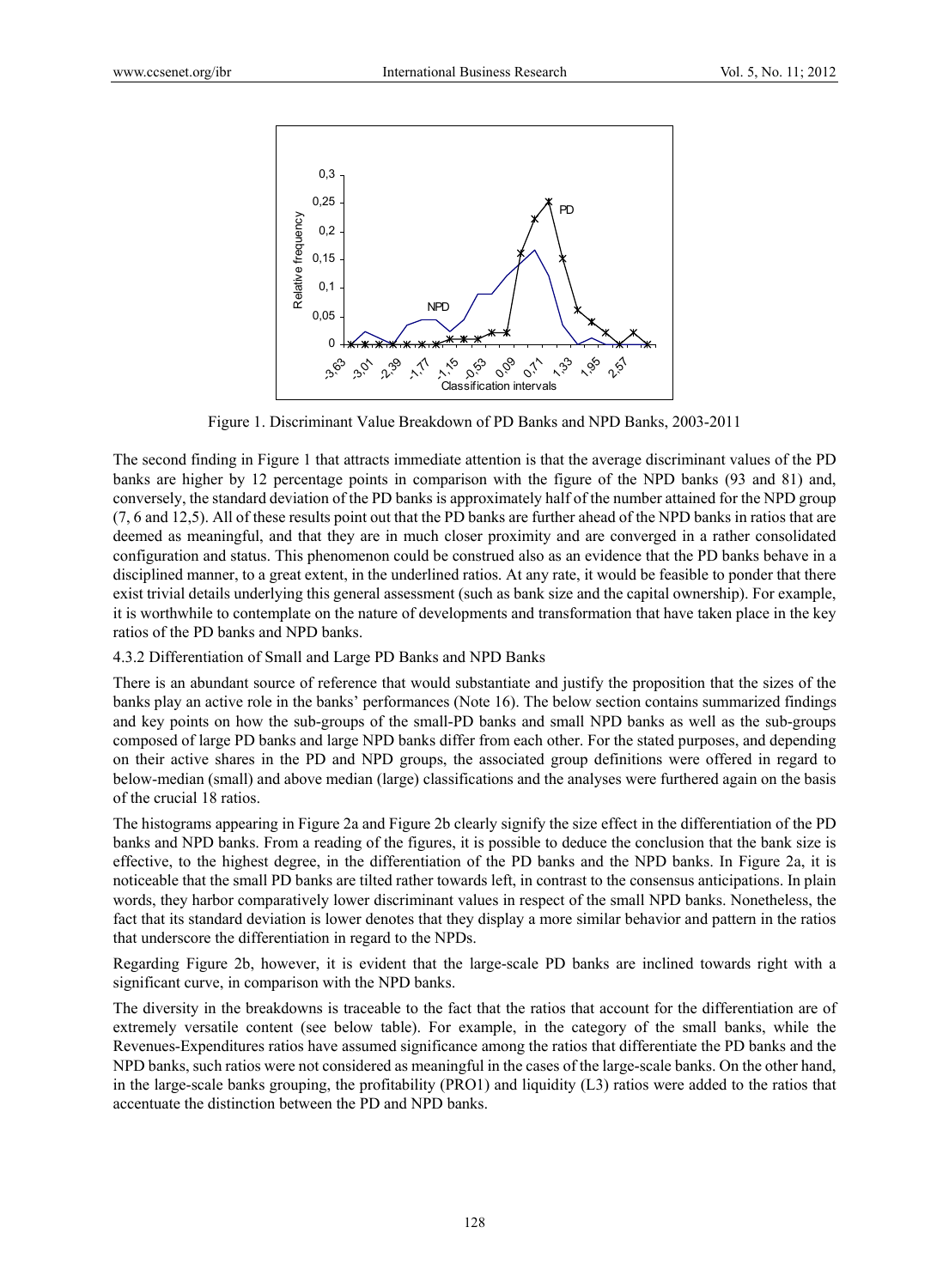

Figure 2a. Discriminant Value Breakdown of Sm PD Banks and NPD Banks



| <b>Small Banks</b><br>(PD and NPD) |             | <b>Large Banks</b><br>(PD and NPD) |             |  |
|------------------------------------|-------------|------------------------------------|-------------|--|
| Ratio                              | Coefficient | Ratio                              | Coefficient |  |
| CA1                                | 0,775       | CA <sub>2</sub>                    | 1,245       |  |
| RE2                                | $-0,720$    | OR <sub>1</sub>                    | $-1,049$    |  |
| OR <sub>2</sub>                    | 0,549       | CA3                                | $-0,985$    |  |
| CA3                                | 0,465       | AQ2                                | 0,814       |  |
| AQ2                                | $-0,449$    | OR <sub>2</sub>                    | 0,680       |  |
| RE3                                | $-0,377$    | PRO1                               | 0,465       |  |
|                                    |             | L <sub>3</sub>                     | 0,266       |  |
| Wilks' $\Lambda$                   | $0.478**$   |                                    | $0.181**$   |  |

Table 3. Ratios Accentuating Differentiation

The discriminant correlations provided above proved successful at the proportion of 86% in classifying the small banks as PDs and NPDs, as this achievement in the case of large banks has reached 98%.

4.3.3 Differentiation of the PD and NPD Banks in Terms of Capital Ownership

The question whether the capital ownership induces a differentiation in the ratios of the PD banks and NPD banks may offer some clues to the official regulatory and supervisory institutions in charge of the banking community. For this purpose, discriminant analyses were used to determine to what extent and which of the 18 financial ratios were functional in differentiating the PD-private, PD-non-resident and NPD-private and NPD-non-resident banking groups during the 2003-2011 period under scrutiny. Since the NPD banks featured no state-owned or public banks, the state and public banks were naturally left out of the scope of the analysis at this stage. The Figure 3 displays the separate breakdown of the discriminant values of the four sub-groups.



Figure 3. Breakdown of the Discriminant Values of PD and NPD Local-Private and Non-resident Banks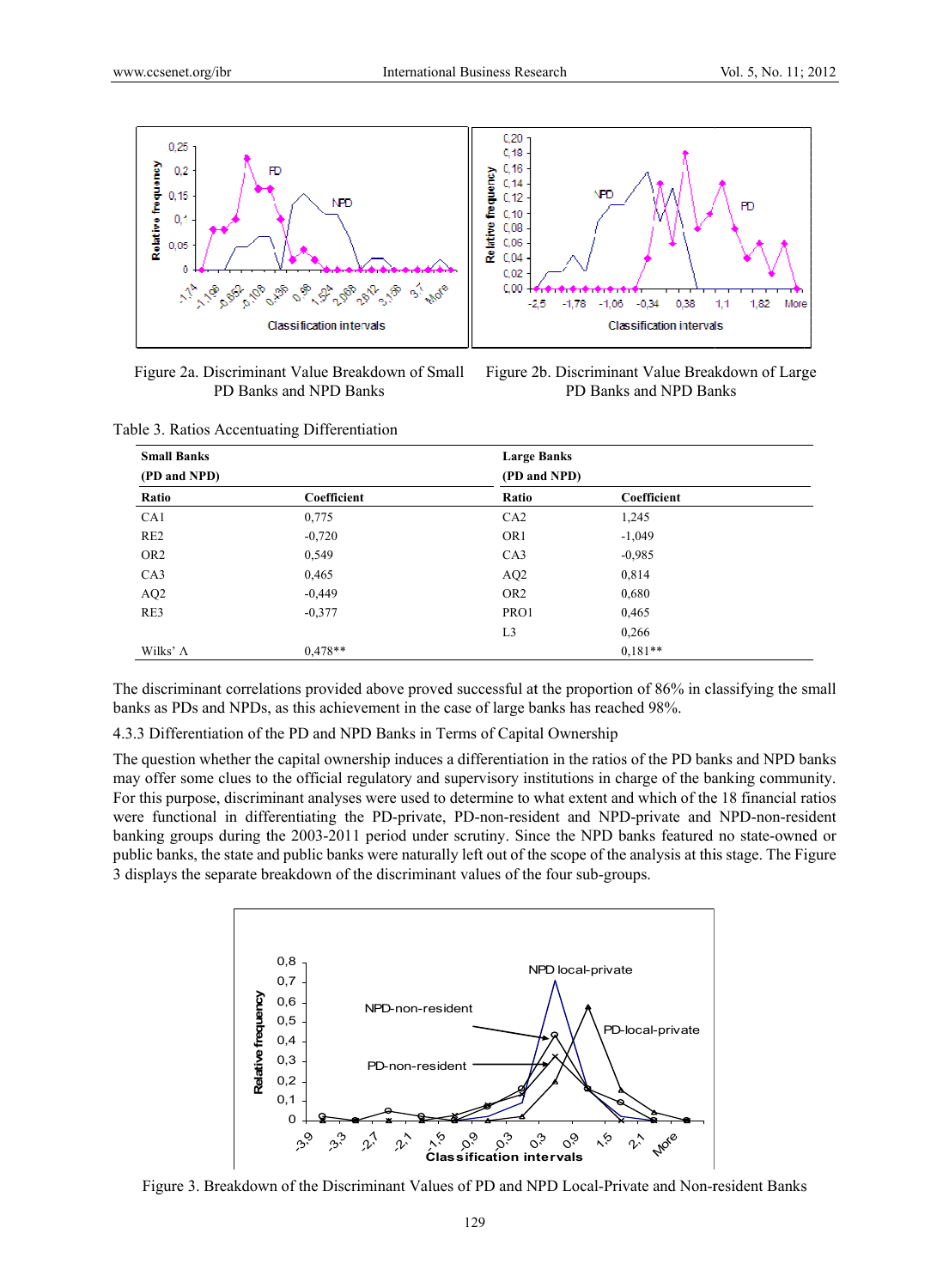The first of the three linear discriminant correlations that secure this differentiation was used for the frequency spread as shown in the above Figure. This correlation represents singularly 60% of the total variance. Although the contributions of the second and third correlations are 40%, the breakdowns failed to signify any noteworthy changes when taken into consideration.

The foremost strong ratios that differentiate the banks' four sub-groups can be identified as: Operational ratio-OR1, Capital adequacies-CA3-CA2, Asset qualities-AQ2-AQ3-, Liquidity-L2 and Revenues-Expenditures-RE1 ratios. However, as it may be observed from the contents of the Figure, the differentiation among the groups does not portray a noteworthy appearance. The most concrete differentiation took place in the PD-local-private banks and NPD-local-private banking groups. This differentiation could be best explained in the following manner: when local-private banks become eligible to operate as PD, it was found that they have exhibited a more favorable performance for the ratios that were taken into consideration for the NPD local-private banks. Another point that attracts attention as inferred from the figure is that there was virtually no differentiation among the foreign banks' PD and NPD sub-groups. This implies that the PD non-resident banks and the NPD non-resident banks have attained similar performances in the primary financial ratios under focus, demonstrating that the end-results in these ratios were not different or divergent.

4.3.4 Differentiation of Banks in Terms of Capital Ownership

Finally, this section also deals with the question of how solely the PD banks are differentiated among themselves in respect of capital ownership and, if valid, what are the more significant ratios that instigate such a divergence.

The Figure 4 exhibits how the PD banks are differentiated in regard to their capital ownership during the period that encompasses the years 2003 through 2011, based on meaningful ratios. The discriminant coefficients that enabled the emergence of this differentiation can be identified as: Asset quality-AQ3, Operational ratios-OR3-OR1-OR2 and Revenues-Expenditures ratios-RE1-RE3. What deserves attention at this point is the finding that three of the Operational ratios and two of the Revenues-Expenditures ratios were effective in this differentiation.

Although the coefficients of the discriminant correlations are not supplied, the capability of the mentioned correlation to forecast the groups is 86%. In other words, there appears a 14% uncharted and unknown space, in general terms, when undertaking a grouping of the banks.

One of the most significant findings that crop up from the contents of the Figure 4 is that there are notable differentiations in the breakdown of the PD banks in respect of capital ownership. The local-private bank group that is placed at the mid section of Figure 4 displays rather a more concentrated (having a smaller standard deviation) character, in comparison with the other banks. In other words, the local-private banks classified in the PD group have furnished similar, look-alike performances insofar as the leading ratios are concerned. Although the frequency breakdown of the foreign banks is placed at the extreme right section, their disbursement (implying the heterogeneous structure in their ratios) is most visible at first sight. The state-owned and public banks also attract attention as they appear tagged with comparatively higher standard deviation *vis-à-vis* the local-private banks, placing them at the extreme left section.



Figure 4. Discriminant Value Breakdown of PD Banks in Terms of Capital Ownership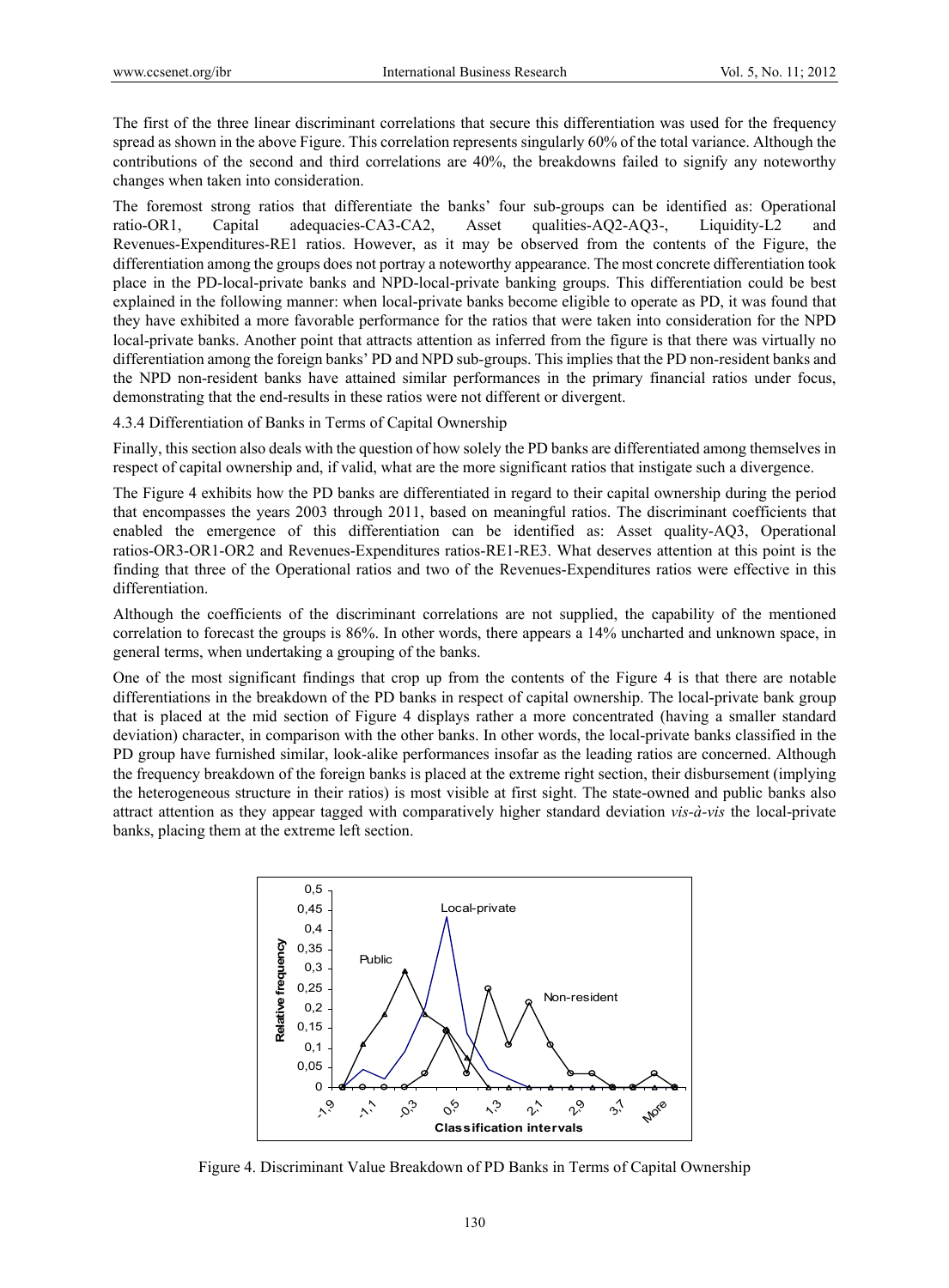# **5. Conclusions**

Undergoing through significant transformation as a consequence of the successive November 2000 and February 2001 crises, the Turkish economy was confronted with a number of innovative implementations in several fields. Designed and conceived with the ultimate purpose of contributing to and sophisticating particularly the domestic borrowing functions, accomplishing the most favorable cost via most plausible risk premium and also providing transparency to the market operations, the primary dealership system was put into practice, in the real sense of the concept, effective from the year 2003. This study, initiated originally to determine whether operating as a primary dealer, from the perspective of the banks, would be reflected on their financial structures, has yielded various findings, in a statistical context.

In the analysis, conducted on the basis of the financial data pertaining to the period of 2003 through 2011, two banking groups (the PD and NPD) were subjected to a profound comparison on a set of aspects.

The findings obtained at the end of the analyses carried out are:

The most basic indicators that manifested the differentiation of the PD banks from the NPD banks, from the vantage point of the PD banks, were elevated profitability, heightened market shares and lower operating ratios. During the period under examination, the PD banks persisted in fostering their market shares, but there was also a discernible upswing in the market shares of the NPD banks. At any rate, since there was a considerable gap between the market shares of the PD banks and the NPD banks, the data related to the sector shares were excluded from the scope of the present study, specifically in the ensuing phase of the analysis.

At the end of the discriminant analysis, the following observations were derived from the ratios, perceived as contributing materially to the differentiating the PD banks and the NPD banks:

- There were more loans in the total assets of the PD banks;
- They retained a higher ratio of financial assets in their balance sheets (this could be assessed as a re-confirmation of the anticipated natural and corollary result);
- The shares of the equity resources in their balance sheets were higher;
- Liquidity was at a higher level, but, on the contrary, it was observed that;
- The expenditures related to their employees were at a higher ratio;
- They were at a lower level in regard to free capital;
- The averages of the data pertaining to the PD banks were in close proximity in comparison with the NPDs, implying that they had an evident convergence from the financial perspective and that they acted in a more disciplined manner at the same time.

In the comparison study performed on the scales and sizes of the PD banks and NPD banks, the ratios relating to the revenues-expenditures group were most conspicuous among the ratios that possessed negative-effect and bearing a differentiating aspect for the small-scale category, while it was noted that this ratio group played virtually no role in the differentiation of the large-scale PD banks and NPD banks, and that more and more profitability, as well as liquidity ratios assumed prominence, thereby imparting a positive impact, and cultivating the emergence of the following findings:

- The discriminant values of the small-scale PD banks ranged at lower levels in regard to the small-scale NPD banks but it was noticed that they acted in a disciplined manner among their group, owing essentially to the fact that their standard deviations were restrained.
- The most important and influential aspects of the differentiation that defined the large-scale PD banks and the small-scale NPD banks appeared as the capital adequacy, asset quality and operational ratios.

In the analysis conducted in terms of capital ownership, efforts were made to detect the most important differentiation element between the privately-owned local PD banks and the privately-owned NPD banks as well as the non-resident PD banks and the non-resident NPD banks, generating the following results:

- The differentiation among the non-resident PD banks and the non-resident NPD banks was not too discernible, and utilizing this point as a springboard, it could be confidently asserted that functioning as a primary dealer would cause no significant alteration in the status of the non-resident banks, from a financial point of view.
- The differentiation was most manifest between the privately-owned PD banks and the privately-owned NPD banks, prompting assumptions that functioning as a primary dealer would cause a tangible modification and rectification in the status of the local privately-owned banks, again from a financial point of view.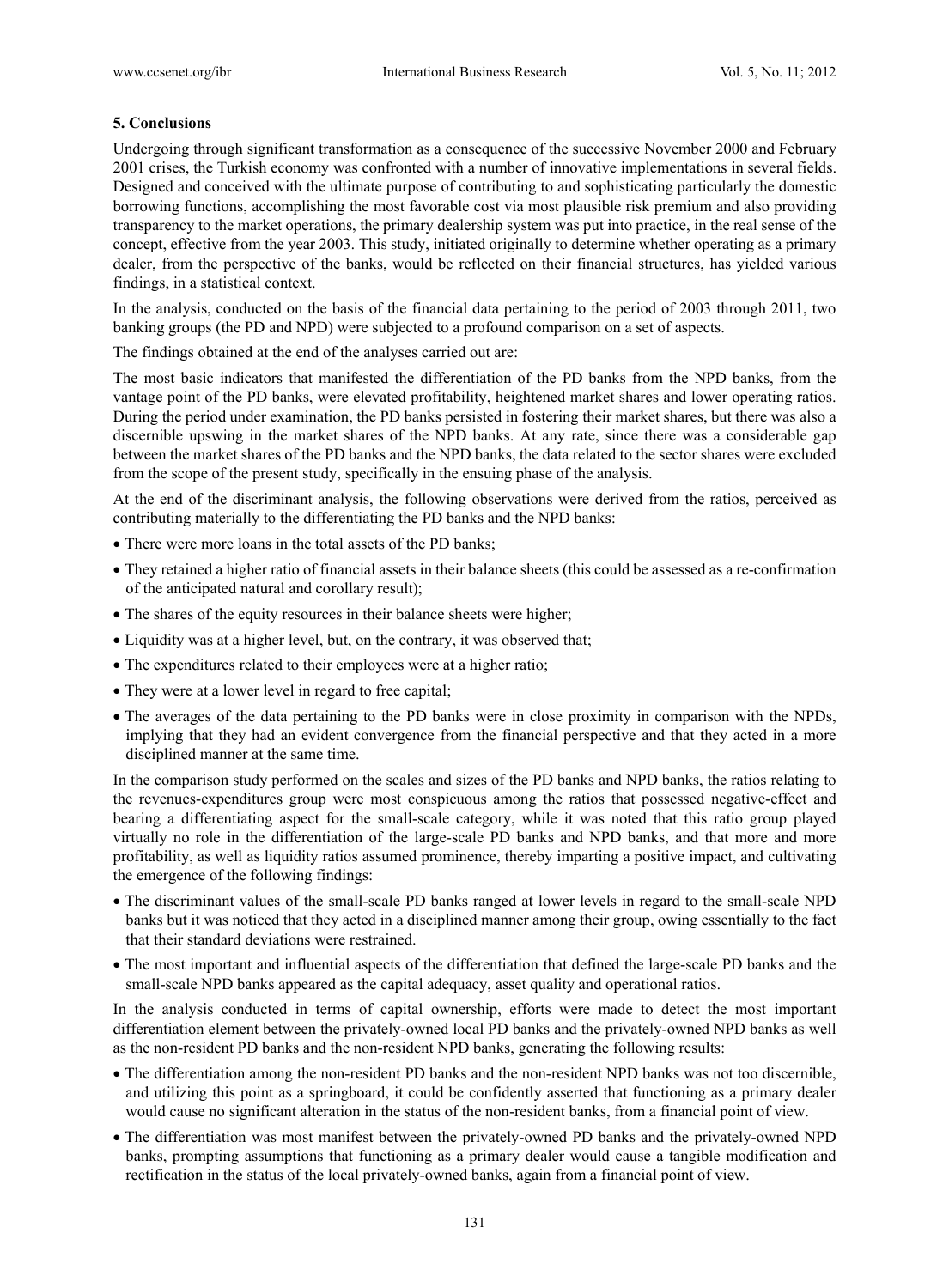As a final remark, the noteworthy points that surface when a study is performed among the PD banks on specific areas where they are differentiated in their own group in terms of financial behavior could be summarized as:

- Among the PD banks, the frequencies of the state and public banks are higher in comparison to the values produced by the other PD bank groups.
- The discriminant values of the local-capital PD banks appear at the middle among the three groups, and it was observed that they constitute the group with the lowest standard deviation. In plain terms, this banking group displays more inter-group resemblance, construed from a financial viewpoint.
- As for the non-resident PD banks, it was witnessed that they harbored the highest discriminant values but the fact that the standard deviation among themselves are higher underlines the outcome that they exhibit dissimilarity from a financial movement point of view.

Conclusively, it was observed that functioning as primary dealer imparted a direction on the banks' financial movements; that this status was a primary factor in their differentiation from the non-primary dealer banks and that the effects of this differentiation were more evident among the local-capital banks in regard to the non-resident banks. At the same time, among the PD banks, it was concluded through the analytical evidence that the state-owned and public PD banks possessed lower average values in comparison with the values belonging to the privately-owned local and non-resident banks.

# **References**

Arnone, M., & Ugolini, P. (2005). Primary Dealers in Government Securities. *International Monetary Fund*.

- Atasoy, H. (2007). Revenues-Expenditures Analysis and Determinants of Profitability Performance in the Turkish Banking Sector. Dissertation for Professional Proficiency at the RT Central Bank, Banking and Financial Institutions Directorate General, Ankara.
- Aydın, A. B. (2005). Primary Dealership System, Selected Country Cases and Implementation in Turkey. Dissertation for Professional Proficiency, RT Central Bank, Markets Directorate General, Ankara.
- Bankalarımız. (2011). *Our Banks*. TBB, www.tbb.org.tr.
- Breuer, W. (1999). The Relevance of Primary Dealers for Public Bond Issues. *CFS Working Paper*, No. 1999/11.
- Demir, M. V. (2004). Public Budget Specialization Research Report, Innovations Introduced by Law No. 4749 on Regulations Concerning Public Financing and Debt Management, and Comparison with the Preceding Regulations. www.bumko.gov.tr.
- Flury, B., & Riedwyl, H. (1990). *Multivariate Statistics-A Practical Approach*. Chapman and Hall.
- Kayalı, M. M., & Ünal, S. (2005). Market Microstructure, Liquidity of Financial Assets and Price Formation. *Dumlupınar University Social Sciences Journal*, (12), 1-14.
- Koçyiğit, D. (2009). Monetary Policy Instruments Employed During Ordinary and Extraordinary Situations and Liquidity Management Strategies. Dissertation for Professional Proficiency, RT Central Bank, Money Markets Directorate General, Ankara.
- Krzanowski, W. J. (1988). *Principles of Multivariate Analysis-A User's Perspective*. Clarendon Press-Oxford.
- Rencher, A. C. (1995). *Methods of Multivariate Analysis.* John Wiley and Sons, Inc.
- RT Central Bank. (2002, September 3). Press Release, numbered 2002-73. www.tcmb.gov.tr.
- Sareen, S. (2011). Commodity Bundling in Government Securities Auctions: An Analysis of the Primary Dealer Model in Canada. Berkeley Research Group, New York.
- Sokolov, V. (2011, March). The Impact of Primary Bond Dealers. Maturity Choice on Repo Market Interest Rates. *Social Science Research Network*.
- Srivastava, M. S., & Carter, M. E. (1983). *An Introduction to Applied Multivariate Statistics*. North-Holland.
- Taşkın, F. D. (2011). Factors Influencing Performances of Commercial Banks in Turkey. *Ege Akademik Bakış*, *11*(2), 289-298.
- TBB. (2012, March). Turkish Banks Association. *Statistical Data.* Quarterly Bank Data, all periods, www.tbb.org.tr.
- Treasury Undersecretariat. ( 2003-2004). Primary Dealership Contract, www.hazine.gov.tr.

Treasury Undersecretariat. ( 2008-2009). Primary Dealership Contract, www.hazine.gov.tr.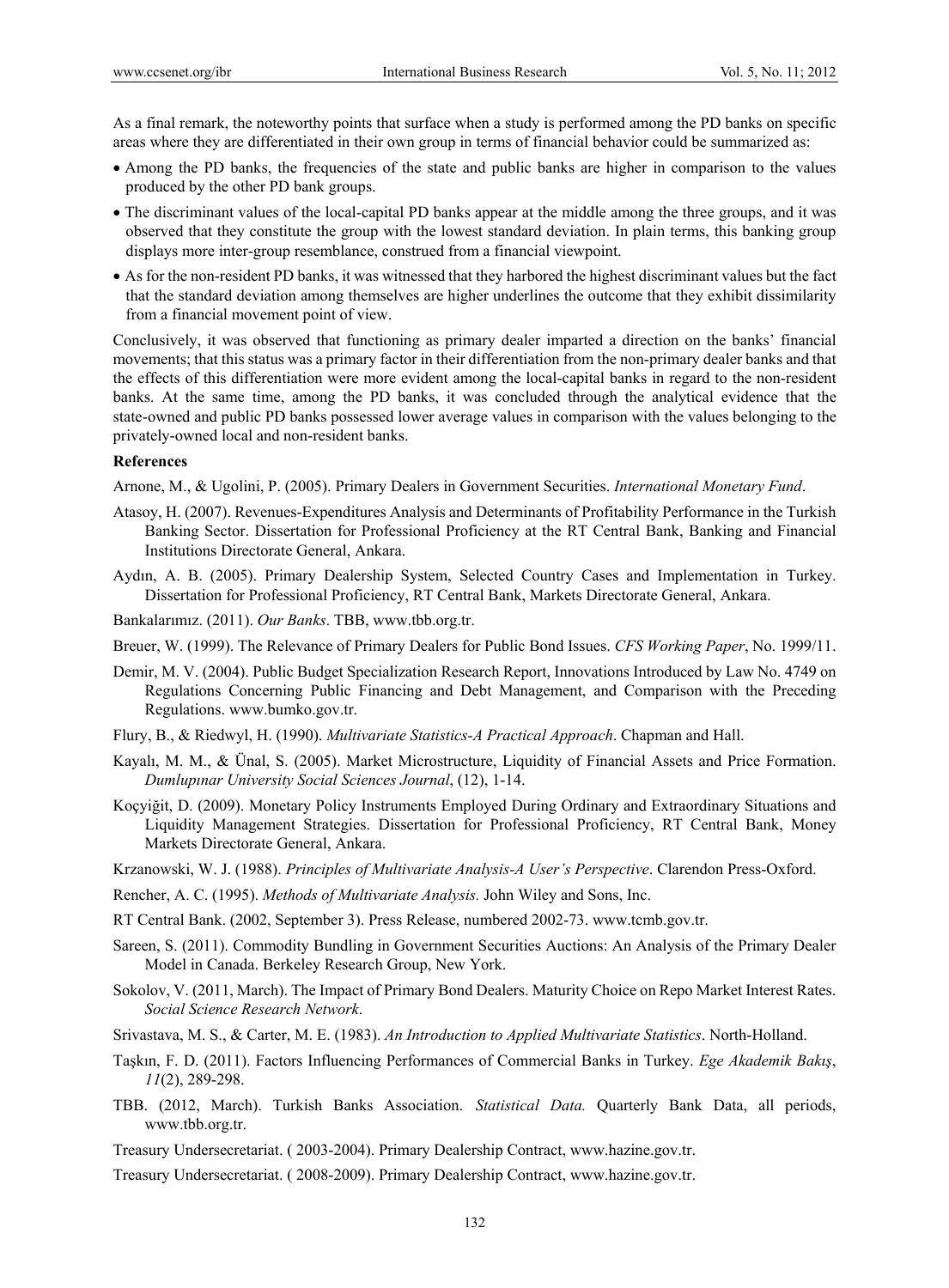Treasury Undersecretariat. (2004-2005). Primary Dealership Contract, www.hazine.gov.tr.

Treasury Undersecretariat. (2005-2006). Primary Dealership Contract, www.hazine.gov.tr.

Treasury Undersecretariat. (2006-2007). Primary Dealership Contract, www.hazine.gov.tr.

Treasury Undersecretariat. (2007-2008). Primary Dealership Contract, www.hazine.gov.tr.

Treasury Undersecretariat. (2009-2010). Primary Dealership Contract, www.hazine.gov.tr.

Treasury Undersecretariat. (2010-2011). Primary Dealership Contract, www.hazine.gov.tr.

Treasury Undersecretariat. (2011, December 16). Press Release, Primary Dealership Eligibility Criteria for 2012. www.hazine.gov.tr.

Yıldız, S. (2011). A Research in the Banking Sector on Measuring Business Administration Management. *Erciyes Erciyes University Journal,* (36).

Yılmaz, B. E. (2005). The Primary Dealership System in Public Debt Management. Istanbul University, Faculty of Economics, *Finance Department Finance Research Center Conferences*, Serial No. 47.

#### **Notes**

Note 1. Under the regulations prevalent during the underlined term, the Capital Adequacy Ratio (CAR) was obtained by dividing the capital base with the total of the risk-weighted assets and non-cash liabilities.

Note 2. "Foreign Currency Net General Position": calculation of the position during the underlined term was conducted on the basis of the differential of the Turkish Lira equivalents accrued between the aggregate of the foreign currency assets and the foreign currency liabilities.

Note 3. Capital Base: the worth of a company obtained by reduction of values from the stockholders' equity plus loans and retained profits.

Note 4. Denotes the outright purchase-and-sale transactions conducted on the Istanbul Stock Exchange's (ISE) Bonds and Bills Market as well as the securities registered in the ISE in compliance with rules and regulations.

Note 5. Determined on the basis of the 1999 values, and subjected to re-valuation during the subsequent periods.

Note 6. Determined on the basis of the 1999 values, and subjected to re-valuation during the subsequent periods.

Note 7. Compiled from the Treasury Undersecretariat's Press Release dated December 16, 2011.

Note 8. Denotes the ratio calculated on the basis of the "Regulation on Measurement and Evaluation of Liquidity Adequacy of Banks," issued and promulgated by the BRSA, and dated October 1, 2006.

Note 9. Denotes the outright purchase-and-sale transactions conducted on the ISE's Bonds and Bills Market as well as the transactions submitted to the ISE solely for registration purposes.

Note 10. Rights, privileges and liabilities of the primary dealers are excerpted from the headings contained in the "Primary Dealer Contract" specimen text, prepared by the Treasury Undersecretariat.

Note 11. Non-Competitive Bid: the bid submitted on auction day until 10:30 a.m. to purchase the auctioned security from the average price of the auction or the price determined at the auction.

Note 12. "TAP sales": the Treasury Undersecretariat keeps the Floating Rate Notes, bearing maturities of up to maximum five years, at the Central Bank of Turkey, accessible by investors at their own discretion for purchase. As long as the Notes are not purchased, their ownership belongs to the Treasury. The Central Bank acts as an intermediary in this case." (Demir, 2004)

Note 13. The Undersecretariat organizes meetings at least once in a month with the primary dealers and, depending on the subject matter on agenda for the scheduled sessions and deliberations, may summon representatives from other public and government agencies and institutions. Upon the express demand of the Undersecretariat, the primary dealers may inform the Primary Dealer Consultative Board on matters pertaining to daily economic issues.

Note 14. Except for the start-up year under focus, the number of primary dealer banks operating in the market was uniformly 12 for all other years but, since Deutsche Bank was a single-branch entity and for that particular reason its ratios would portray a starkly different outlook in comparison with the other banks, it was left out of the scope of the foregoing analysis, leaving 11 banks behind as primary dealers for due review.

Note 15. Priorities were determined by us on the basis of consultations conducted with reference persons reputed for their specialization and expertise in the field of banking.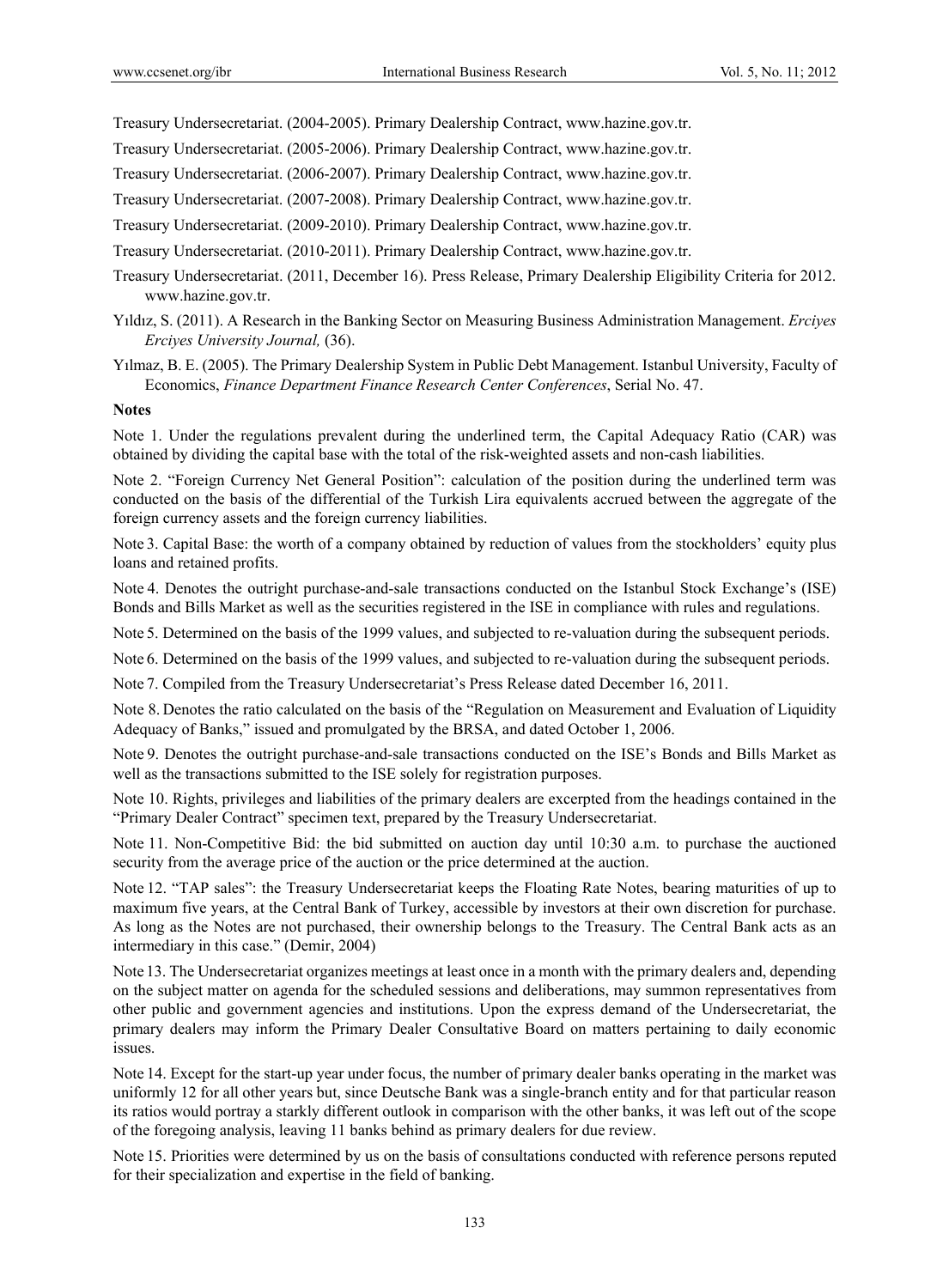Note 16. Taşkın. 2011, Atasoy.2007, Yıldız. 2011.

# **Appendixes**

Appendix 1a. Banks Selected Initially as Primary Dealers (2000)

- 1. ABN-AMBRO Bank,
- 2. Akbank,
- 3. Alternatifbank,
- 4. Chase Manhattan,
- 5. Citibank,
- 6. Demirbank,
- 7. Dışbank,
- 8. Finansbank,
- 9. Garanti Bankası,
- 10. İktisat Bankası,
- 11. Kentbank,
- 12. Koçbank,
- 13. Körfezbank,
- 14. Osmanlı Bankası,
- 15. Türk Ekonomi Bankası,
- 16. İş Bankası,
- 17. Ulusalbank,
- 18. Vakıfbank and
- 19. Yapı Kredi Bankası.

#### Appendix 1b. Primary Dealer (PD) Banks 2003-2011\*

| 2003-2004               | 2004-2005     | 2005-2006     | 2006-2007     | 2007-2008     | 2008-2009       | 2009-2010       | 2010-2011       |
|-------------------------|---------------|---------------|---------------|---------------|-----------------|-----------------|-----------------|
| Akbank                  | Akbank        | Akbank        | Akbank        | Akbank        | Akbank          | Akbank          | Akbank          |
|                         | Deutsche Bank | Deutsche Bank | Deutsche Bank | Deutsche Bank | Deutsche Bank   | Deutsche Bank   | Deutsche Bank   |
| Finansbank              | Finansbank    | Finansbank    | Finansbank    | Finansbank    | Finansbank      | Finansbank      | Finansbank      |
| <b>HSBC</b>             | <b>HSBC</b>   | <b>HSBC</b>   | <b>HSBC</b>   | <b>HSBC</b>   | <b>HSBC</b>     | <b>HSBC</b>     | <b>HSBC</b>     |
| Ovakbank**              | Ovakbank      | Ovakbank      | Oyakbank      | Ovakbank      | <b>ING Bank</b> | <b>ING Bank</b> | <b>ING Bank</b> |
| Ziraat                  | Ziraat        | Ziraat        | Ziraat        | Ziraat        | Ziraat          | Ziraat          | Ziraat          |
| D <sub>1</sub> sbank*** | Disbank       | Disbank       | Fortis        | Fortis        | Fortis          | Fortis          | <b>TEB</b>      |
| Garanti                 | Garanti       | Garanti       | Garanti       | Garanti       | Garanti         | Garanti         | Garanti         |
| Halk                    | Halk          | Halk          | Halk          | Halk          | Halk            | Halk            | Halk            |
| İş                      | İş            | İş            | İş            | İş            | İş              | İş              | İş              |
| Vakıflar                | Vakıflar      | Vakıflar      | Vakıflar      | Vakıflar      | Vakıflar        | Vakıflar        | Vakıflar        |
| Yapı ve Kredi           | Yapı ve Kredi | Yapı ve Kredi | Yapı ve Kredi | Yapı ve Kredi | Yapı ve Kredi   | Yapı ve Kredi   | Yapi ve Kredi   |

Source: Treasury Undersecretariat.

Note: \* From the date of commencement of the system's implementation, 11 banks were qualified to act as primary dealers in the first year, followed by 12 banks operating as primary dealers in the subsequent years. However, effective from 2004, Deutsche Bank, as a primary dealer, was a single-branch entity and, for that particular reason, its ratios would portray a starkly different outlook in comparison with the other banks, as it was left out of the scope of the analysis, leaving 11 banks behind as primary dealers for due review. \*\* Oyakbank began to use the title of ING Bank effective from 2008. **\*\*\*** In the initial years, Dışbank took place in the system but its name was subsequently changed to Fortis, enabling the same bank to operate under a different title and its corporate entity was dissolved as a consequence of its merger with T. Ekonomi Bankası, and prevailed in the system as T. Ekonomi Bankası effective from that date onwards.